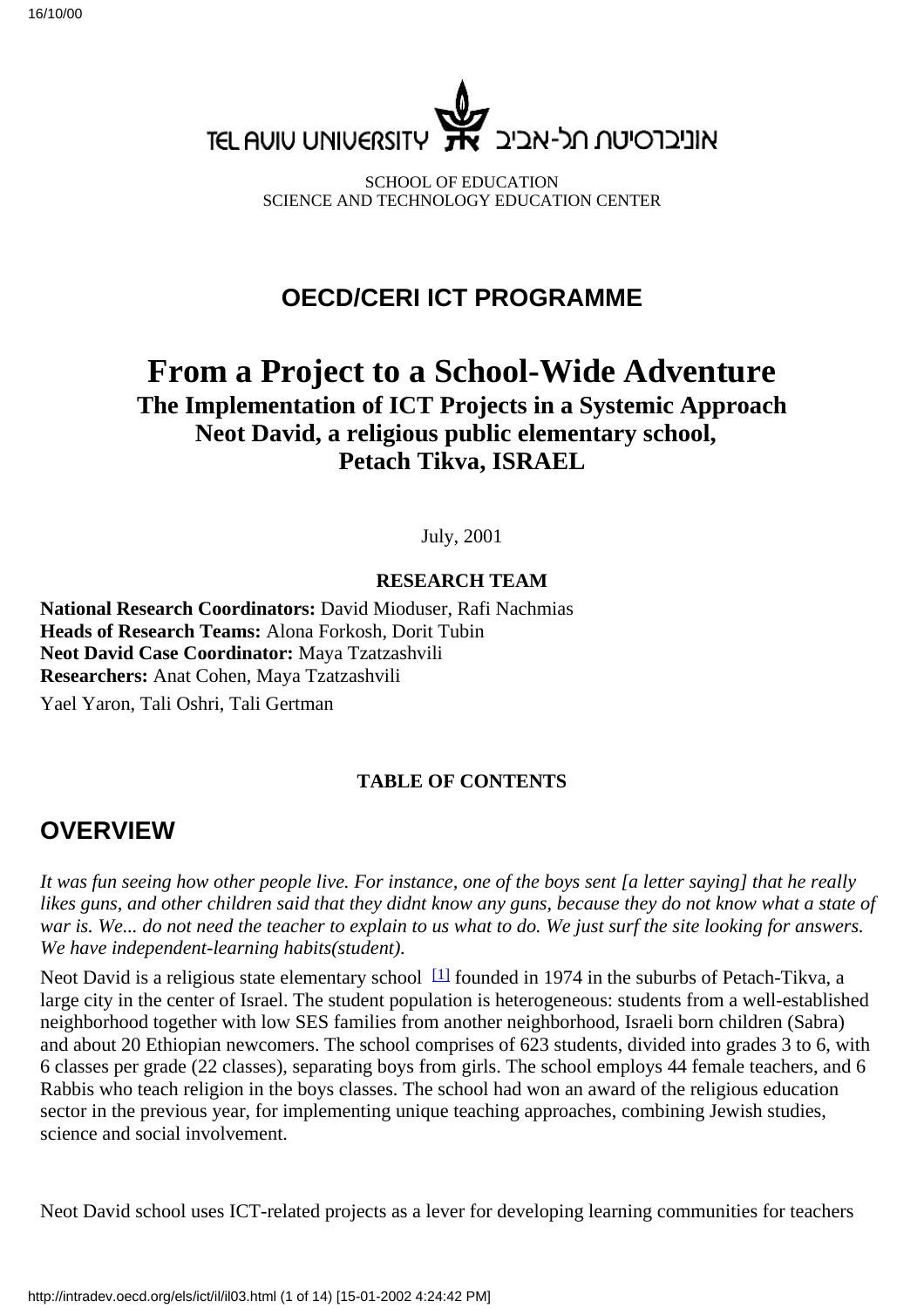<span id="page-1-0"></span>and students in the different subject matters. The project is part of a larger project, Beehive  $\boxed{3}$  of CET $\boxed{4}$ , the Center for Educational Technology. The school sees ICT projects as a major means of realizing its educational rationale: developing an independent learner. Therefore, the computer is integrated as a means, not as a separate subject matter, and ICT skills are practiced in all school curricula and in school life in general.

The institutional implementation of the innovation is expressed in three dimensions:

**Scope**: 25 teachers implement the project in all classes, some classes being involved in more than one project. In addition, skills and knowledge acquired in the ICT projects are implemented in other learning and social situations (e.g., the students applied data manipulation skills using Excel studied in the project Surf and Eat, during the elections for the students council).

**Integration**: the projects are an integral part of the curriculum in almost all subjects: mathematics, geography, literacy, science studies and English as a foreign language. Among the projects:

- Mathematics: the Gamba project (in Hebrew, the initials stand for surfing math on the web), dealing with solving unconventional word math problems relating to curricular topics (e.g., fractions, decimals, percentages)
- Science: two projects dealing with health and space.
- Geography: students inquire about problems within their settlement, compare between settlements, and address issues dealing with the quality of living.
- English: focusing on acquaintance with different cultures around the world and their ways of life.

Students work 2 hours per week on each project: one hour in the classroom focusing on skills such as planning, writing texts, editing a report, managing a virtual discussion etc. The second lesson is held in the computer lab, where the students learn to use ICT for their assignments. In most projects students collaborate working in pairs or triplets.

**Collaboration with the community**: the parents are actively involved in the innovation. They see themselves as leaders of educational processes, donating funds, participating in teachers CET training courses, helping their children in these projects and sometimes acting as experts for domains involved in the projects.

Students use synchronous and asynchronous tools for communication among students, between students and teachers, and with project directors and specialists in different areas.

The teachers receive support from CET specialists, and participate in courses dealing with the pedagogical, organizational and technological aspects involved in activating the project. Online forums allow teachers to become a learning community within the school and beyond school boundaries, together with teachers from other participating schools. They exchange professional information, opinions, didactic and educational ideas, advice and reports.

The innovation is based on intensive in-house and outside training of the teachers. CET courses -112 hoursare spread throughout the school year, each teacher specializing in her field. In addition, a 112-hour in-house training was administered. According to the teachers, the in-house training was *the main source of growth for teachers, enhancing their self-confidence*. The computer coordinator became a leading figure in school. In the last three years, she had coached courses such as Introduction to ICT, Use of Computer Applications, Introduction to the Internet or ICT Implementation in Education. As opposed to outside training, the in-house training met particular professional needs of the teachers, emphasizing the combination of pedagogy and technology in accordance with the school curricula, and alternative assessment.

As a result of the innovation, teacher/student dialogue broadened. A computer trustees group was established among 5th-6th grade students, for helping 3rd-4th graders in their ICT lessons. The projects are highly valued by the school community -teachers, students, administration and parents. One of the fathers,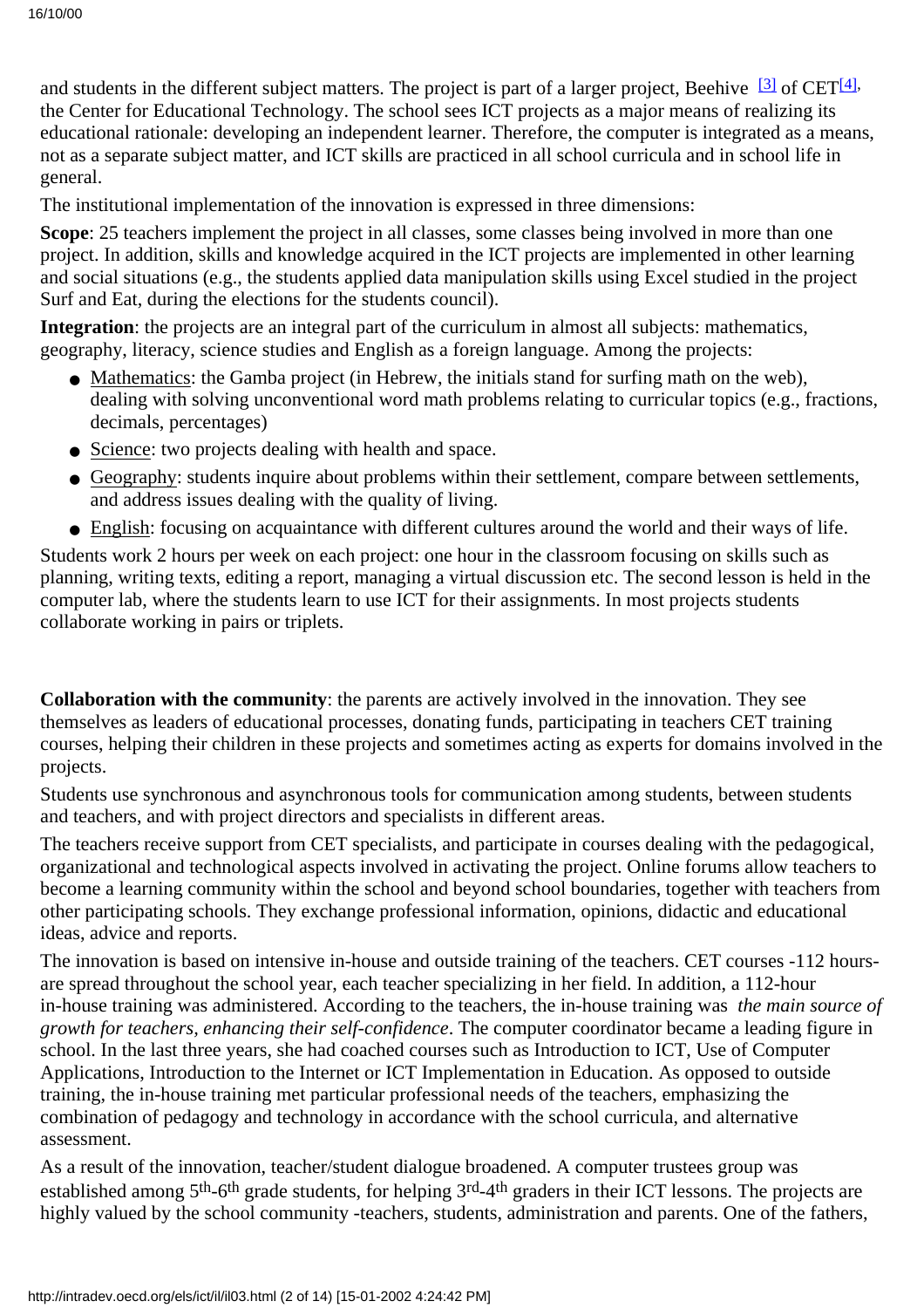stating that his son is in need of constant stimuli in order to excel, claims that *my son loves to inquire, and the computer helps him. Hes blooming.*

Taking part in the projects brought about pluralism in the teachers attitudes and ideas relating different cultures. According to one of the teachers, this openness spread beyond school boundaries, effecting their private world: *Eventually, I brought home to my children the book about mixed marriages.* The principal sees openness as a value, though controlled according to ones way of life: *The main importance is openness to new things, not to be locked up, to consider what is appropriate. Like in a store, we have to buy only whatever fits us, our size.*

# **THE PAST**

The striving force behind ICT implementation in a systemic approach is the principal, who arrived to the school three years ago and faced a reality in which a large number of schools in a relatively small area compete on students registration.

The principal, who has a B.A. in organizational counseling, chose ICT as a lever for the development and growth of the school. She identified inner strengths within the staff and appointed staff members as leaders of the project. For example, when she noticed the computer coordinators readiness to implement the innovation, she encouraged her, turning her from a regular teacher into a leading figure in the school. In the past, in accordance with the national policy, the school was supported by ICT instructors from the ministry of education. However, the innovation began to be fruitful only when the computer coordinator took the lead.

Three years ago, the school became involved for the first time in an externally supported ICT project, together with 24 other schools from different sectors (mainstream, religious, Arab, Bedouin). The innovation exposed the students to opinions, ways of life, customs and points of view different from theirs, enabling dialogues in forums and virtual meetings between schools on issues and dilemmas from the students world. The school's successful activity within the project was then presented in an Innovative Schools convention held by the ministry of education.

A year later a connection was established with CET, and Neot David chose to start 6 ICT projects in two subject matters (mathematics and literacy) using one computer connected to the Internet. The success of these projects encouraged the implementation of the model in all subject matters and in all classes. The process was accompanied by a massive in-house training on a weekly basis for 112 hours, and an outside course organized by CET for an additional 112 hours. Staff and principal are satisfied with the CET training, but would have liked to plan the course so as to meet their specific needs: *We could have sat together, a few teachers, to form a plan.*

## **Obstacles**

Along the way there were many obstacles, in the areas of infrastructure, training and time organization, and with reference to inner values and religious perceptions.

### *Infrastructure*

Number of Computers: when the innovation began, there was one computer connected to the Internet. According to the CET instructor, the infrastructure was not sufficient, but the principal was persistent about participation in the online projects in spite of lack of appropriate means. The solution at that point was to organize turns to use ICT resources. Within a year, 40 computers were purchased by the parents, as reported by one of them: *If there are 100 computers here, its because the parents decided on it, not the municipality and not the ministry of education. The parents invested here above 100,000 NIS.*

Computers Location: In the past, the computers were located in the classrooms, limiting their convenient use. This was solved by adapting the configuration according to the needs. For instance, two computer labs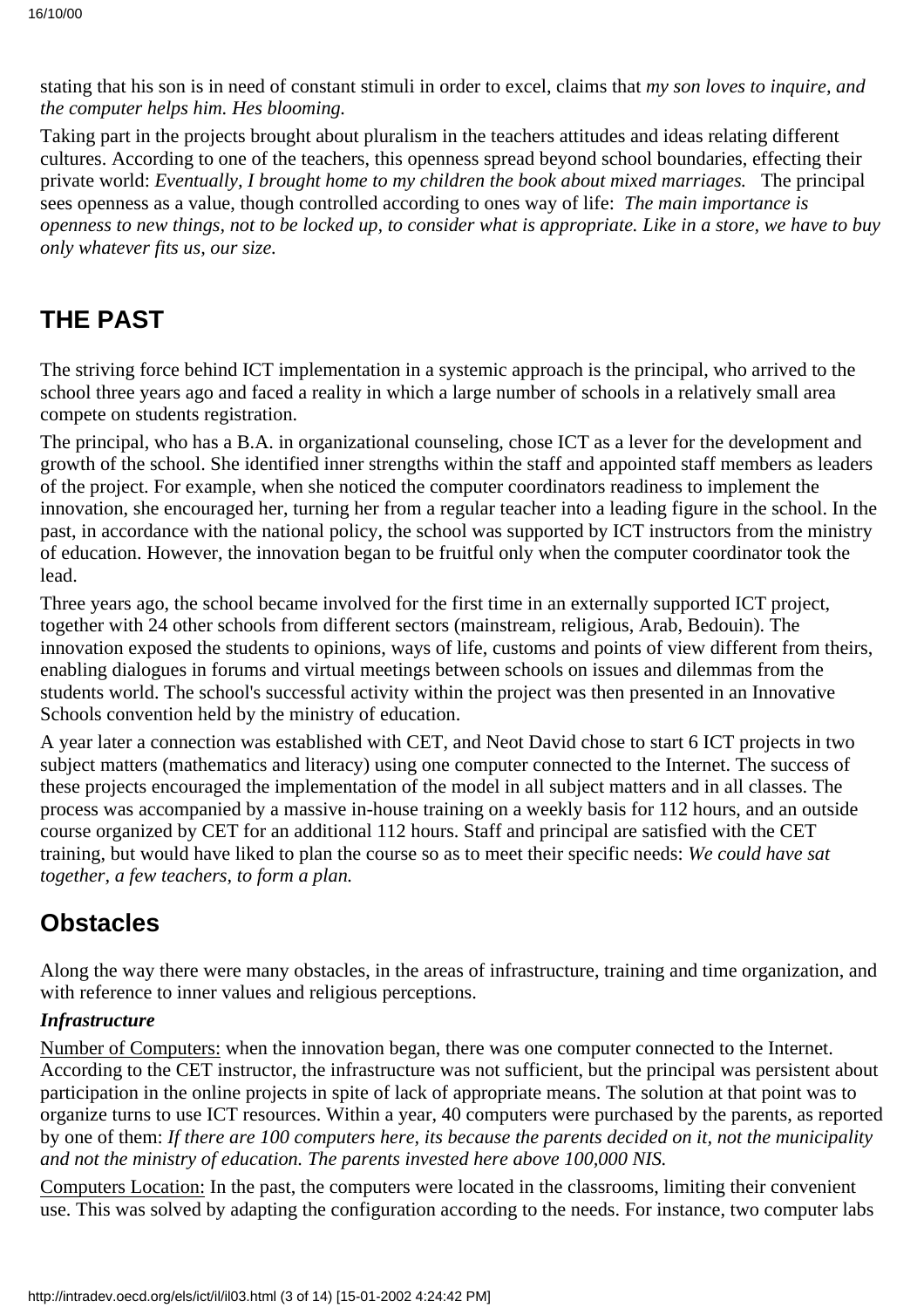with Internet connection were created, computers were transferred from regular classrooms to Science, English and Geography rooms, as well as to the library and the teachers room, and the old ones were moved to the hallways. All computers were connected to a local network.

Technical Support: The available technical support is not frequent enough. The technician, budgeted by the municipality, arrives once a week, while the massive usage of ICT causes frequent technical problems, and requires continuous technical support. The compromise is an effort by the computer coordinator as well as by the staff to solve as many technical problems as possible. Students who function as computer trustees also assist in solving technical problems.

#### *Teacher Training*

When the innovation began, the staff was not trained in ICT skills, and most of the senior teachers resisted using computers or adopting innovative approaches to teaching. These problems were dealt with by in-house and outside training in a supporting environment (see above). As a result, there was a rise in the teachers self confidence, and some of them even purchased computers and Internet services at their homes.

#### *Organizing Time*

The school timetable was not compatible with the needs of the innovation. The time allocated for student practice was not enough considering the nature of the assignments. In addition, the participation of teachers in online forums was low, due to lack of time in their schedule. These limitations were overcame by organizing time according to the innovation demands. For example, teachers are attentive to fellow teachers

 needs (e.g., extra time for online conferencing or for completing assignments) switching lessons or classrooms. In addition, 80% of the students in the school have computers at home, enabling them to do some tasks after school hours.

#### *Values and Points of View*

From a religious school s point of view, there are some Websites which carry problematic contents. The nature of the CET projects, characterized by exposure of students and teachers to cultural and ideological pluralism, collide sometimes with religious values. This issue is dealt with by teachers who approach in mindfully manner these situations, and the selection of the materials that the children can be exposed to. Parents are also involved in choosing learning materials. In addition, the school purchased a system for filtering unwanted sites.

# **THE PRESENT**

### **The Innovation**

#### *Patterns of Distributing the Innovation*

A number of factors influenced the expansion of the innovation:

Leadership: The principal is considered by the teachers as a successful role model. She continuously undergoes training along with her staff, initiating and leading educational reforms. In her first days as a principal, she had stated a policy of renewing teaching and learning methods. The principal gives the teachers ample autonomy. She sees her role in supporting the process, especially in its organizational aspects, bestowing responsibilities to others:

*It has to be said that I am very open to teachers initiatives. There is here a great deal of autonomy for all staff members. But one cannot operate an organization without the cascade method, since I cant reach every teacher at every minute... Maybe I cant be physically at once in 21 classes, but Im informed very highly about all the little details.*

The Computer Coordinator: She is a major figure in leading and transferring the innovation within the school. She was identified by the principal and sent to training courses. She thereafter began training the teachers according to each ones special needs and subject matter. Her being part of the staff contributed to the teachers confidence, as described by one of them: *She knew what we know and what we dont know,*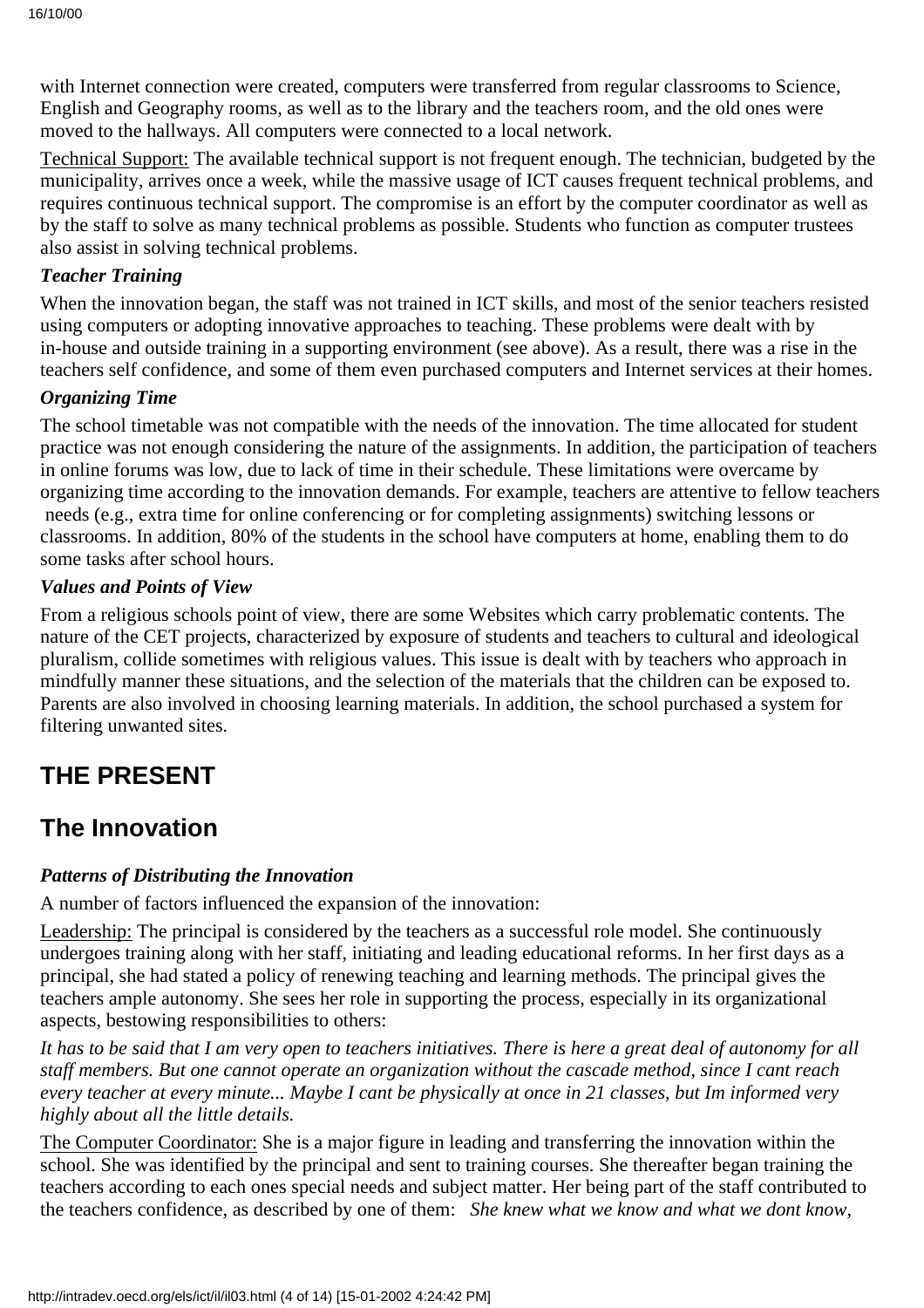*and started with us from the beginning, like you would with small children*. The supervisor also sees in her a leading figure, and next year will give her an instruction position for principals in the region. This will contribute to the transference of the innovation to other schools in the region.

Teamwork: Teachers report close cooperation among staff, including planning, performance and reflection on the processes. According to the teachers, they *always work together, in staff meetings we plan together how to continue the project in the following two weeks, report what we had managed and what we hadnt, and show each other the beautiful products of the students*.

Parents: The parents are involved in all levels of carrying out the innovation, and support it in all aspects (financial, pedagogical and technical).

#### *Team Development for the ICT Innovation*

The qualifications needed from teachers who take part in the innovation are acquaintance with ICT and readiness to deal with innovative projects incorporating ICT. All teachers involved in the innovation are acquainted with Office applications, surf the Internet and know how to search for relevant information. The staff trains twice a week as part of an in-house training course led by the computer coordinator and additional training from CET instructors.

The teachers fulfill varied functions: as instructors and partners in discovery processes (in the project Touching the Sky), or socializing processes (in the project Mail me), and even as learners when the children reach information sources unfamiliar to teachers and peers. These roles are different than teachers traditional roles, especially in the religious sector where the teacher still is perceived as the sole source of knowledge. Nowadays the teachers turn to databases on the web, and not only to the Rabbinical authority as a sole source of information. In that, the innovation is an exceptional phenomena within the religious sector.

The interaction between students and teachers is different than the usual, in that it combines traditional with novel ways of learning. Teachers are involved in group assignments, listen to the students, direct their activities and serve as advisors. Sometimes they meet with the students beyond school hours, in joint training sessions given by CET. This causes the students to see themselves as full and equal partners to the learning process, to an extent that if the teachers lack the time to perform the assignments within the projects, they ask the students for help.

### *The Connection between the Innovation and ICT*

The contribution of ICT to the innovation is unique: it expands and enriches the existing curriculum; it enables collaborative and active learning; it supports the building of personal and group knowledge through asynchronous discussions and conferencing among students and between students and experts; it supports the construction of a public knowledge base which is accessible to all for searching data, seeking answers, objecting to information published or adding data.

ICT also supports learning processes of teachers. They collaborate with their fellow teachers in the online forums, learn to use innovative technologies (for example, an application for site construction called Sharvit) and update themselves constantly. One of the teachers expressed it: *I feel younger!*

### **Outcomes**

### *Infrastructure*

As a result of the innovation, the school infrastructure had developed to a great extent: there are a total of 60 Pentium computers equipped with Windows 95/98 operating systems, CD-ROM drives and multimedia utilities. 28 computers -connected to the Internet- are located in two computer labs, 14 computers in the hallways, 16 in classes for specific uses (the library, sciences, English, geography, music), and two in the teachers room.

Peripherals include 4 inkjet printers, 3 scanners, a CD-RW drive, and a video projector. The software in use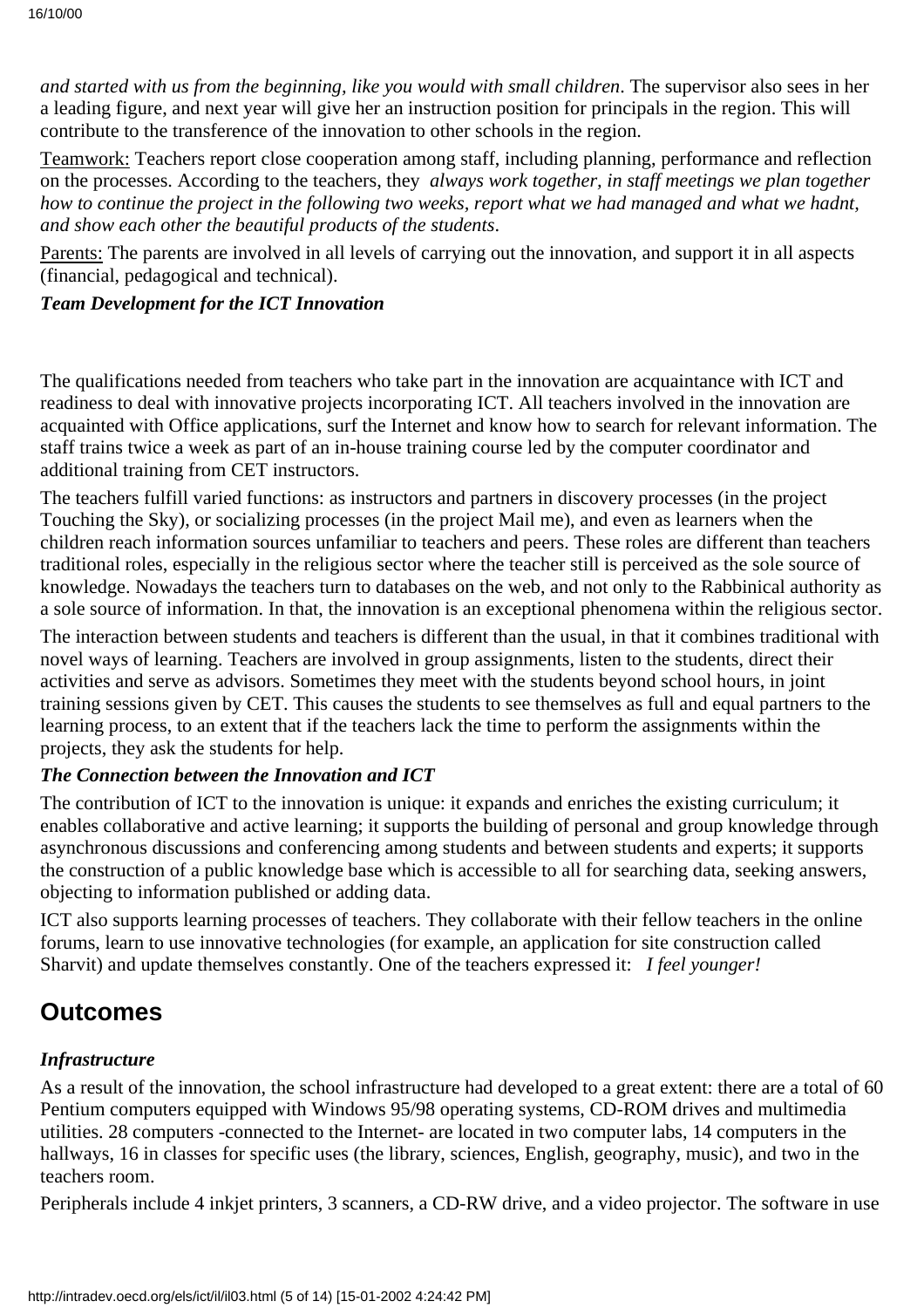is: MS-Office applications, simulation software, site construction software, databases, interactive multimedia encyclopedias, drill and practice software, educational games and software for composing music.

The technical support team comprises the computer coordinator, a technician and 15 computer trustees. The technician visits the school once a week. The computer trustees and the computer coordinator assist the teachers in solving technical problems.

### *The Efficiency of the Innovation and ICT*

The students exhibit great openness towards teaching and learning innovations. They also have great respect for their teachers, are very enthusiastic towards their studies and are willing to continue learning activities at home. They see in ICT a major factor in *preparation for the world we are living in*, as worded by one of the students. The innovation apparently supports one of the pillars of the Jewish culture: collaborative learning (Hevrutah). Due to the innovation, collaborative learning goes beyond school boundaries: cooperation and exchange of knowledge and learning experiences occurs in ways that dont occur in regular learning activities not using ICT. Collaborative learning between schools is emphasized in all projects. One of the students told us: *Im in the Mail-me project, in which you write to people abroad in the Internet, you write about yourself and talk, and you see how they live there and they know how we live here.*

ICT is grasped by the parents as a means for the child to broaden the knowledge boundaries beyond what he can get within the classroom. One of the parents told us: *My son had to write a paper. He came home, went to the Internet and started searching for materials. He built a paper that I, with all the knowledge I have and the academic titles Ive acquired, could not have done*.

The students are aware of the advantages of the medium compared to other means of communication: *We have to use the Internet, because the letters reach within seconds. If we use regular mail, the letters will arrive much later.* One of the students added: *We had gotten used to writing our opinions and reading others opinions on the Internet. The main affair of the project is to exchange mail and to learn to express oneself in writing. On the phone you just talk, and dont write.*

#### *Academic Strictness*

One of the parents ascribes the academic accomplishments to ICT implementation. According to him, the computer gives answers to differences in learning styles:

*My son doesnt like learning in general. The computer brought him to a large leap. The computer served as a tool for connecting him with his studies. He did not relate to the teacher, nor to the method or to the class climate. From the moment he felt that his creativity was being expressed, and hes a person that likes to inquire and the computer assists him in that, hes blooming.*

The supervisor added: *Children who did not like to write at all, all of a sudden you see them writing. Equality*

Most of the evidence shows that the students profit from the innovation. However, there are differences among them referring to the extent of these profits. First of all, there are differences in the basic ICT skills to be acquired by students in order to implement the innovation. According to one of the students, *one or two lessons a week are not enough to learn all the ICT functions. Some kids do not have a computer at home, that s why they don t know how to use it so well.* 

The parents, who see the computer as a means of *closing social gaps*, are also aware of the fact that in Neot David school every child has to have a computer at home. However, in their opinion, *the kids at Neot David receive more in one hour of working on an online project than they would receive in any other place, due to remarkable attention to the difference between excellent students and low achieving ones.*

According to the computer coordinator *Everybody benefits. The best students can find their niches, and the weak ones there are all kinds of assignments, that each one of them can find something that is suitable for him or her.*

Among the teachers, some think *especially the weaker students benefit. If up till now they did not succeed in class, by using the computer they seem to succeed much more, of course, according to their level.*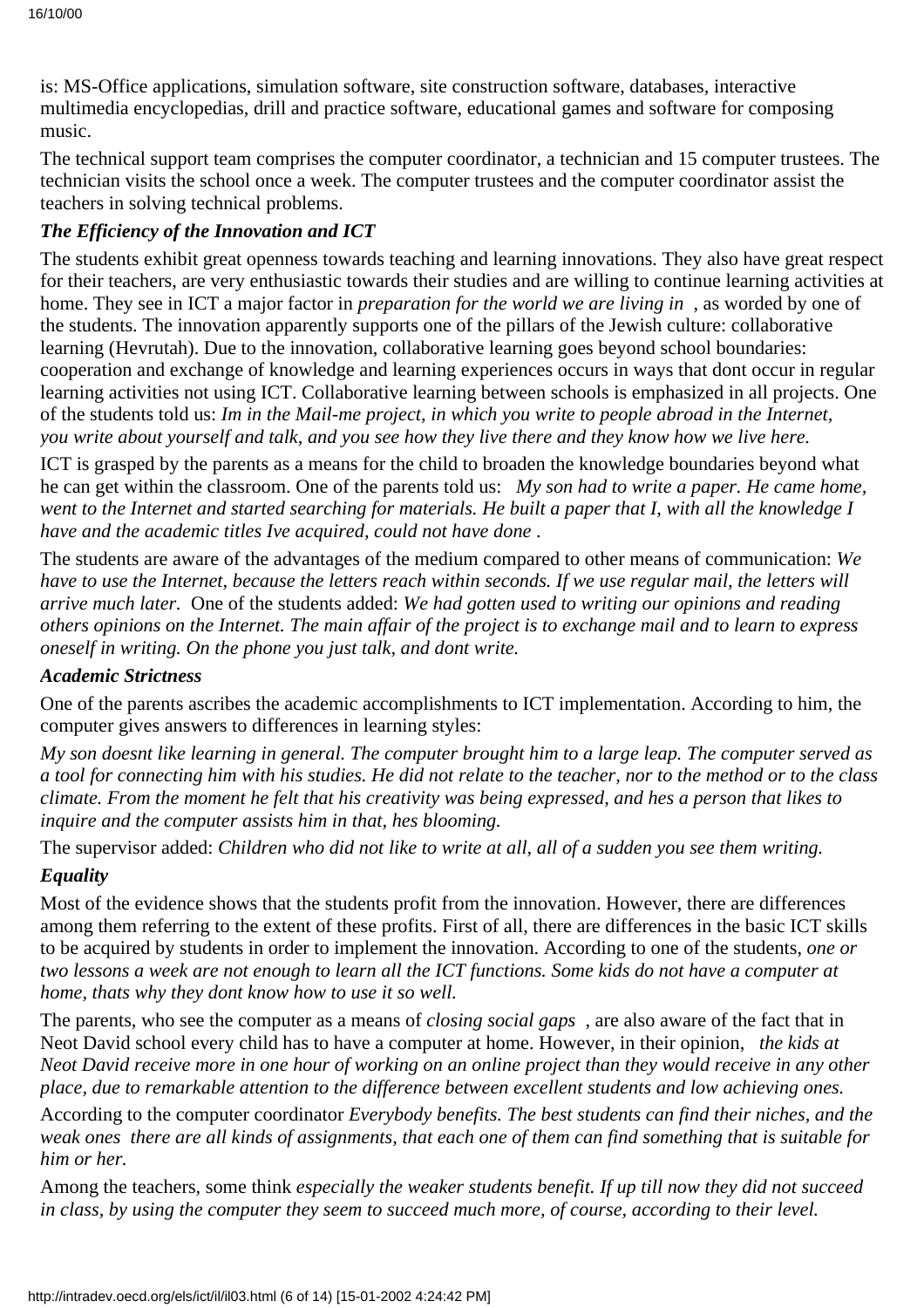*Therefore, when they see that theyve got it going for them, it raises their self esteem.* Others claim that *a kid that works less in class, in ICT supported learning he puts in less work as well, each student according to his level. On the other hand, a student that excels in class and contributes to the regular lessons, also bursts into much wider information resources, uses all technologies.*

A partial solution to the inequality in accessibility is that children that lack computers at home (about 20%) *arrive at school earlier and work with the computers in the hallways. They help each other: kids that dominate ICT skills offer on their own initiative help for those who are less in control. They get up and help each other, there is more openness and a good connection between students.*

## **MAIN HYPOTHESES**

## **The Role of Technology in the Innovation**

Most of the evidence supports the claim that technology is a strong catalyst for innovations and improvements in education, especially when the Internet is involved. The school staff does not see itself functioning adequately without ICT. ICT is grasped as a means of developing living skills and adapting to the modern world, for teachers as well as for students. When the teachers were asked what would happen had the computers been taken away from the school, their responses ranged from prospects for deep fear of lack of satisfaction at work, to retreat and stagnation. There was even a sort of personalized reference to ICT, as one of the teachers worded it well: *Just not that. We have gotten used to them, and we became very attached to them. We will miss them very much. It will set us a few steps backwards.*

There is no doubt that ICT triggered the innovation and pushed the school forward, raising self-esteem of teachers, students and parents within the school. According to one of the parents interviewed, who holds a senior position in the ministry of education, *there is no precedent for an integrative school exhibiting such high achievements. I have no doubt that the ICT had a crucial influence.*

# **Diffusion of the Innovation**

According to Rogers (1995), the implementation of an innovation depends on its properties regarding: a relative advantage, agreement with values, easiness to operate, implementation feasibility, and above all, its answer to an authentic problem. Neot David needed a relative advantage with respect to other schools, in order to become an attractive educational institute in the eyes of the community. The ICT projects were an appropriate answer to these needs. But moreover, they supported the fulfillment of the schools educational goals fostering the development of an independent learner able to cope with technology in the modern society.

Regarding values, Neot David is an example that allegedly contradicts the claim that even the most updated technology has to adapt itself to the values of the society where it is implemented (Rogers, 1995). Within three years, the innovation was adopted by the surrounding traditional society. There is awareness to the problem of using the Internet as an extra source of knowledge, causing contradictions with inner values. The means of coping with this problem is by restricting the access to the Internet via filtering software, and by teacher supervision and continuous consultation relating to online resources amongst teachers and between teachers and parents. However, the participation in the innovative projects is compatible with central values of the religious society: collaborative learning, reciprocal help, inquiry and study.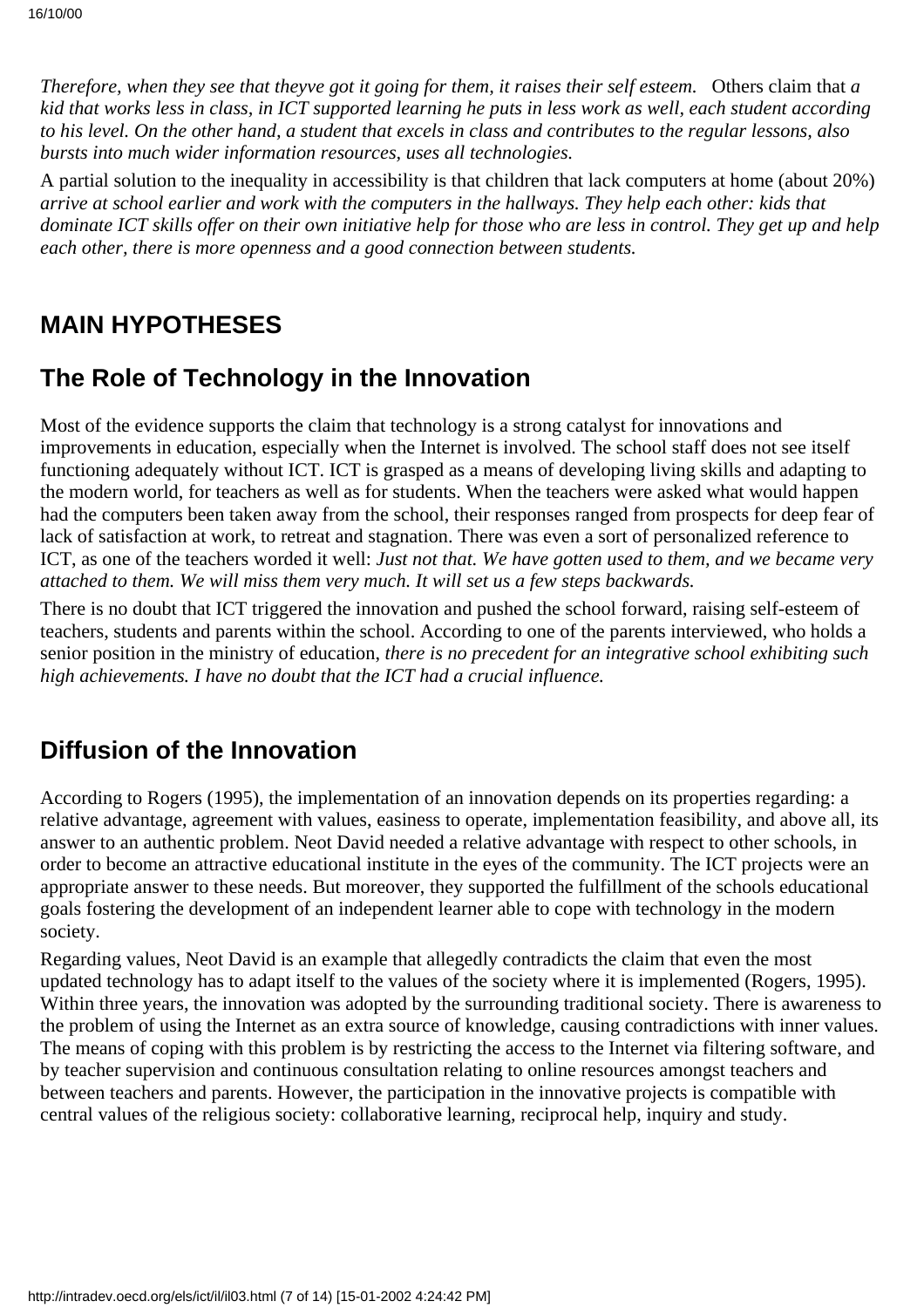## **Implementation of ICT**

*There are a number of schools under my supervision with the same resources as the ones in Neot David, but in Neot David the teachers are at the top of their class... In Neot David its not a project, it has turned into a way of life.* These words, of the school supervisor and expressed by all interviewees, support the claim that the adoption of the innovation depends mainly on the staff.

Even when the existing infrastructure was insufficient and only one computer had served the project needs, 6 classes took part in the innovation, displaying flexibility, almost acrobatics, in the effort to complete all assignments, such as participating in online conferences, in forums, performing learning tasks, filling questionnaires and surveys etc.

New teachers to be received at this school will find a skilled staff in regards to the innovation. The new spirit, brought by the principal, is evident in the educational actions of the teachers and the parents. All these see the student as the center of the educational doing. The parents expressed this very well: *the child is the center. The parents and the principal are around him, but the student is in the center, and the computer is the tool.*

# **Digital Gap**

Despite the dramatic increase in students access to ICT, the gap between high and low achievers still persists. All students indeed have access to ICT resources, but teachers claim that each student advances in relation to his or her starting point. As a parent expressed it: *ICT is a means of reducing the gap between edges. Its impossible to close it completely.* Students with general high capabilities display excellent skills in using ICT as well.

The gap is grasped by parents as a national educational problem, not merely a local one. It should be noted that the parents who were interviewed belong to a high SES. As a result of the innovation, the municipality of Petach Tikva acquired 10 PCs for low SES students, recommended by the school management.

Teachers report a rise in the Ethiopian students self esteem as a result of their participation in the literacy project, dealing with analysis of Ethiopian legends. One of the teacher reports: *This brings respect for this ethnic group. I do not have any Ethiopian students in my class, but in parallel classes there are some, and I hear from my friends that this does only good to the soul of the Ethiopian children.*

In the eyes of the inspector, ICT had been of great value for weak students, revealing hidden strength points and strengthening the bond with the parents. The parents feel that their children are advancing in their studies and are highly appreciated. *You discover a lot of kids who dont do so well in class, or who dont express themselves so well, or are sort of absent-minded... you see them by the computer, displaying products that are so beautiful... It also created a tighter bond especially with the parents of the problematic children, because you could find points in favor of these kids.*

# **Academic Standards**

Teachers and parents claim that ICT enhances motivation for learning, and that successful application of ICT will lead to higher standards in students' work (e.g., in aspects such as aesthetics, use of multiple information resources, use of ICT means). However, this does not necessarily mean higher academic achievements: *It gives them enthusiasm and energy to do and to hand out assignments. The aesthetics of the assignments is much better. Whether the their writing standards have become better, Im not sure, but I feel that from stage to stage there is an improvement, and slowly they begin to rise. This doesnt completely solve all wording, writing style and content problems as it should, this requires a lot of work, and we are still at the beginning of the road.*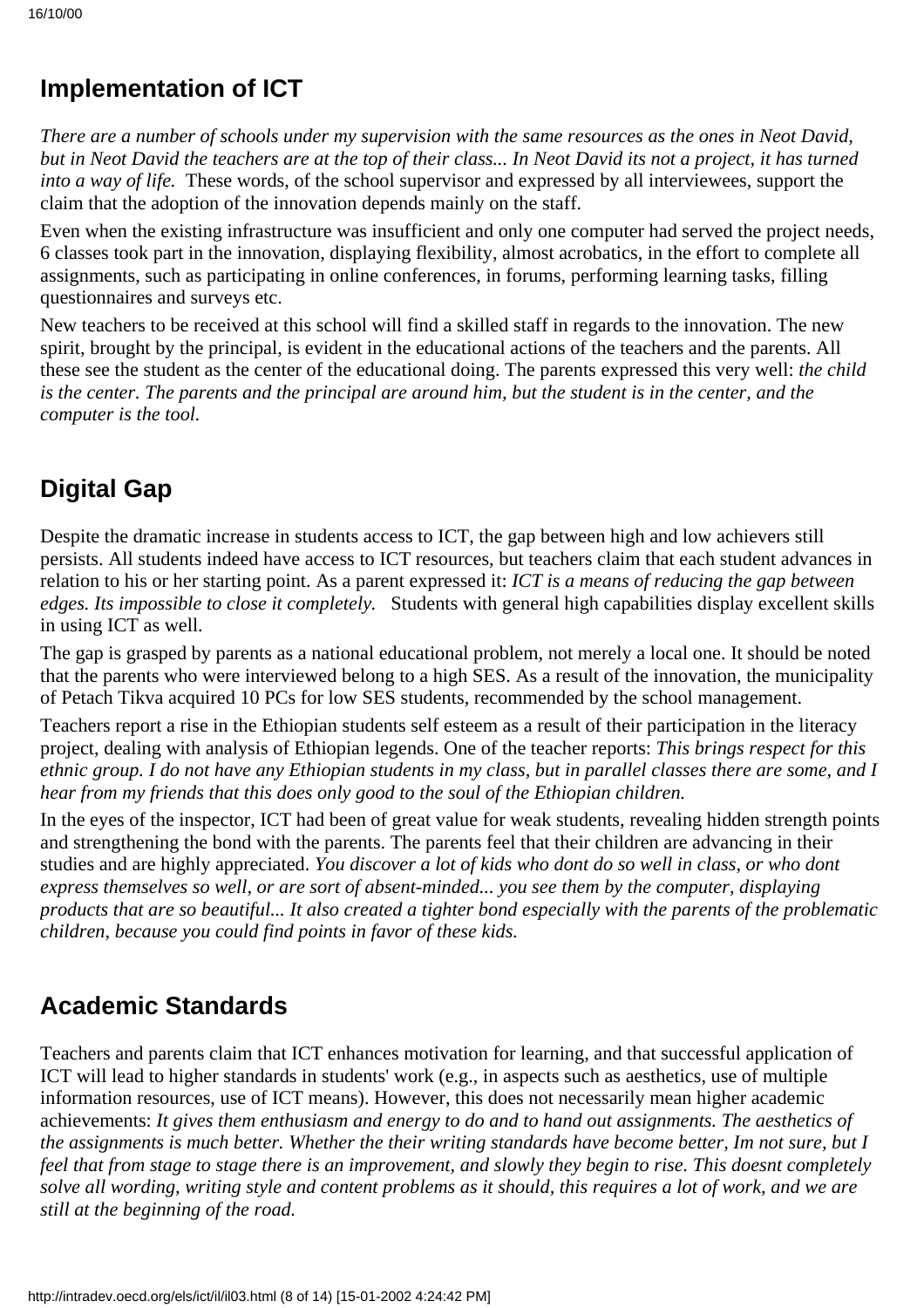Academic standards are a function of the teachers and schools expectations, and not of textbook or ICT standards. The teachers at Neot David are aware of that, and they generated alternative ways of assessment, focusing on application and transfer skills. The commonly heard claim that the use of ICT could result in lower academic standards (e.g., time wasted on useless searches, the use of low quality information) is not relevant to Neot David's projects. The reason may be that the students are under strict and continuous supervision while working in the Web.

# **IMPLICATIONS FOR THE FUTURE**

## **Stability of the Innovation**

The innovation has been firmly assimilated in the school. All the teachers involved possess great openness towards ICT and are highly competent in this field, without distinction of background, seniority or age. For them, the use of ICT is a way of life. Their entrance into the ICT-enriched world was not done on a voluntary basis, but as part of the principal's holistic attitude and vision. At first, there were fear and resistance to the change. But with the gradual mastery of relevant skills, the level of anxiety lowered and the level of openness grew higher, as one of the teachers told us: *At the beginning they pressured us: You have to use. regardless of who had prior knowledge and who hadnt. Every teacher, no matter if shes a computer teacher or a Bible teacher... What does she want from me?! I can hardly get along with myself... I couldnt understand why I was being pushed by force. But now Im satisfied.*

It seems that the teachers are enthusiastic and are interested in continuing in different directions also in the long run. They indicated a need for more innovative projects, beyond the existing ones. This experience is a challenge for the principal and for the intervening institute, since the teachers had become wise consumers of ICT, understanding the essence of it and wanting more. Nowadays, the gymnastics teacher also sees the contribution of ICT in teaching the subject: *In gymnastics it can also be implemented. Maybe we can receive information about past contests, about achievements... absolutely possible.*

The stability of the innovation depends on a number of factors. The first is the quality of answers given to the teachers needs, which are the ground in which the innovation grows. Just like soil needs to be fertilized, one needs to invest in the teacher population in pedagogy as well as in technology. Teachers should be supported in updating their knowledge and skills, and in becoming active partners in ICT curricula planning and implementation.

Another factor is the economic aspect. The projects need further funding by the parents, as the municipality does not allocate funds.

The technical support is a complex issue: along with the expansion of the innovation, there is need for intensive technical support. It is important to note that in spite of the less than ideal conditions, there is no delay in the functioning of the innovation.

# **Transferability of the Innovation**

According to the computer coordinator, factors such as *teamwork, openness to change and to a variety of teaching methods, support of the team by weekly in-house training and close guidance by the external factor* will contribute to the implementation of the innovation in the other schools.

The school supervisor supports the computer coordinator, and adds: *There is need for a leading figure of the process within the school, regarding hardware as well as human resources, and it has to be given a soul by the connection to the other schools, through CET or any other means.* The other significant factor, according to her, is *of course, money, and our school does not have any money. The financial support of the parents in the budgeting of the innovative projects is very important.*

One of the parents claims that *the system has not yet defined ICT innovative projects as high priority. The*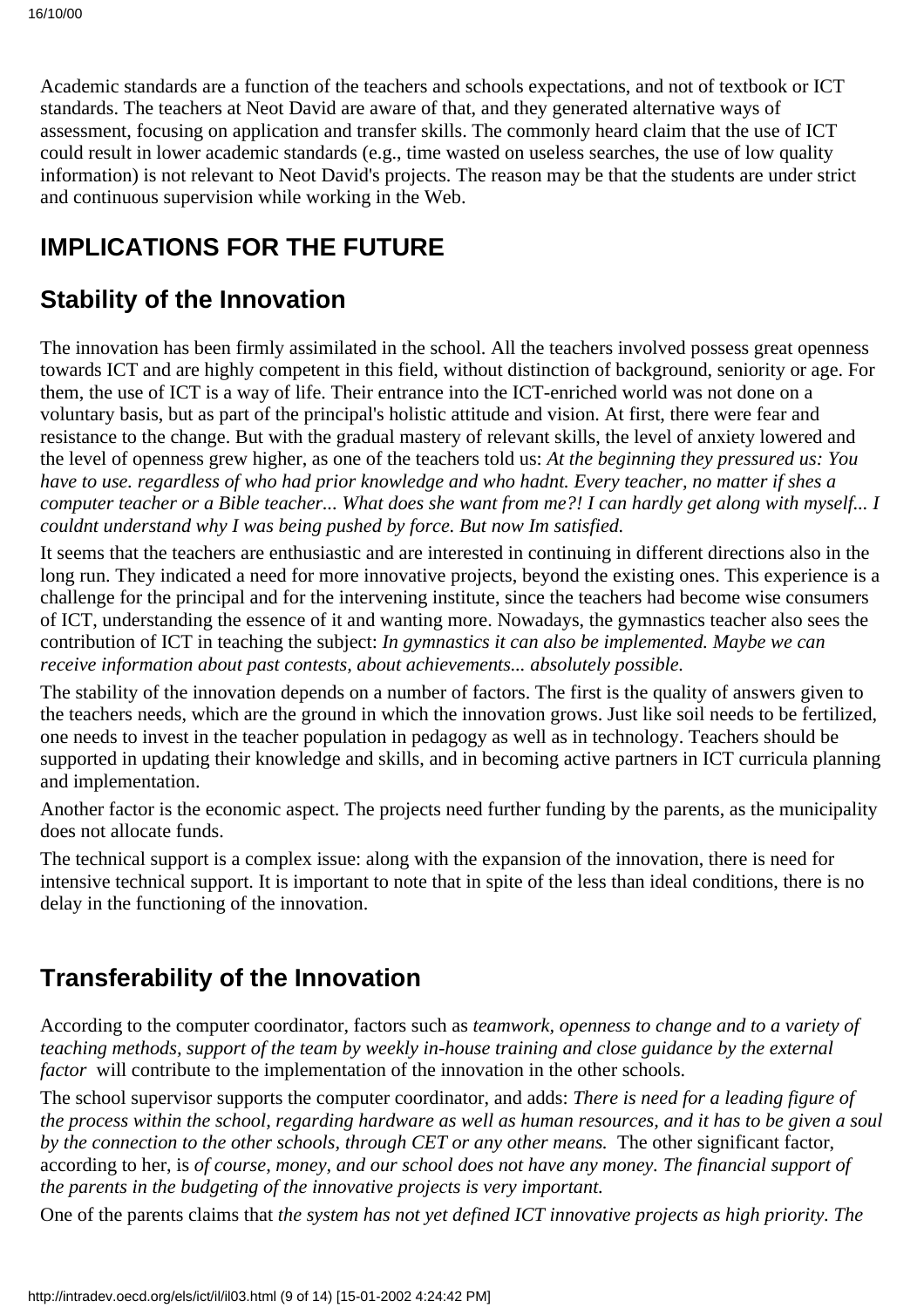*more empirical studies on students products and gains will be done, the more public and local systems will adopt it as a way of life.*

An additional factor is the acquaintance between the school and the intervening institute, CET. The institute functioned as a change agent, with its experience with 1,200 classes throughout the country participating in their projects.

The CET project coordinator claims that *there are schools that begin feeling that the Internet is nothing but a 'white elephant'. The principals are beginning to understand that its difficult to teach, develop materials and preserve an active and dynamic community all at the same time.* Therefore, teachers are motivated to join existing projects, like CET's, which constitute ready-made online learning units that do not demand extra investment of time or other resources from the teacher.

Apparently, this model can be transferred to any school. However, as the supervisor claims, the human factor is the most important ones.

In Neot David school the teachers had joined the realization of the vision, along with the principal and especially the computer coordinator. All of them invested voluntarily their free time in an effort to learn individually as well as in groups, in a belief that they are not only contributing, but are also gaining from it as well.

The innovation is nowadays an integral part of the school entity, and a source of pride for the community. It is implemented in the different disciplines, in building new criteria for evaluation, and in the pedagogical use of the innovative tools. The school, headed by the principal, sees in the innovation a lever for growth and a tool for helping students adapt to the post-modern world: *This fertilization can cause teachers and students to grow... very much prepares for the post-modern world.*

# **APPENDIX 1: Methodology**

### *Research Team*

The research team included 2 researchers that divided the data collection between them: Maya Tzatzashvili, the team coordinator, and Tali Gertman, team member. The interviews of the focus groups were usually held in pairs. The personal interviews: computer coordinator, CET project coordinator, school supervisor, and school principal, were usually held by one researcher. The observations were held in pairs.

### *Research length*

The research was carried out between January and March 2001.

### *The Data*

The chart below describes in detail all the data collected. All interviews were recorded and all observation details were written down. All data were transcribed into digital files and uploaded to the Israeli research Website, at<http://muse.tau.ac.il/ict/>. The average length of each interview was an hour and a half. The focus group interviews were even longer (an average of two hours). The observations lasted the length of the lesson, usually 45 minutes. According to the material collected, a data matrix was built, which served as a basis for the final report. The matrix and the report were written by the research team.

| <b>Research Tool/Action</b>                           | Date and Hour    | Name of Subject     | Role of Subject   |
|-------------------------------------------------------|------------------|---------------------|-------------------|
| Phone contact with principal $\left 17.1.2001\right $ |                  | Lea Lagenfeld       | Principal         |
| Pre-research meeting                                  | [24.1.01, 10.40] | Lea Lagenfeld       | Principal         |
| Administrator interview                               | 15.2.01, 12:45   | <b>Orit Shafrir</b> | CET administrator |
|                                                       | 4.3.01           | Sara Naaman         | School Supervisor |
| Principal interview                                   | 13. 2.01, 12:05  |                     |                   |
|                                                       |                  |                     |                   |

**Interview and Observation Chart for Neot David School Jan. 2001-March 2001**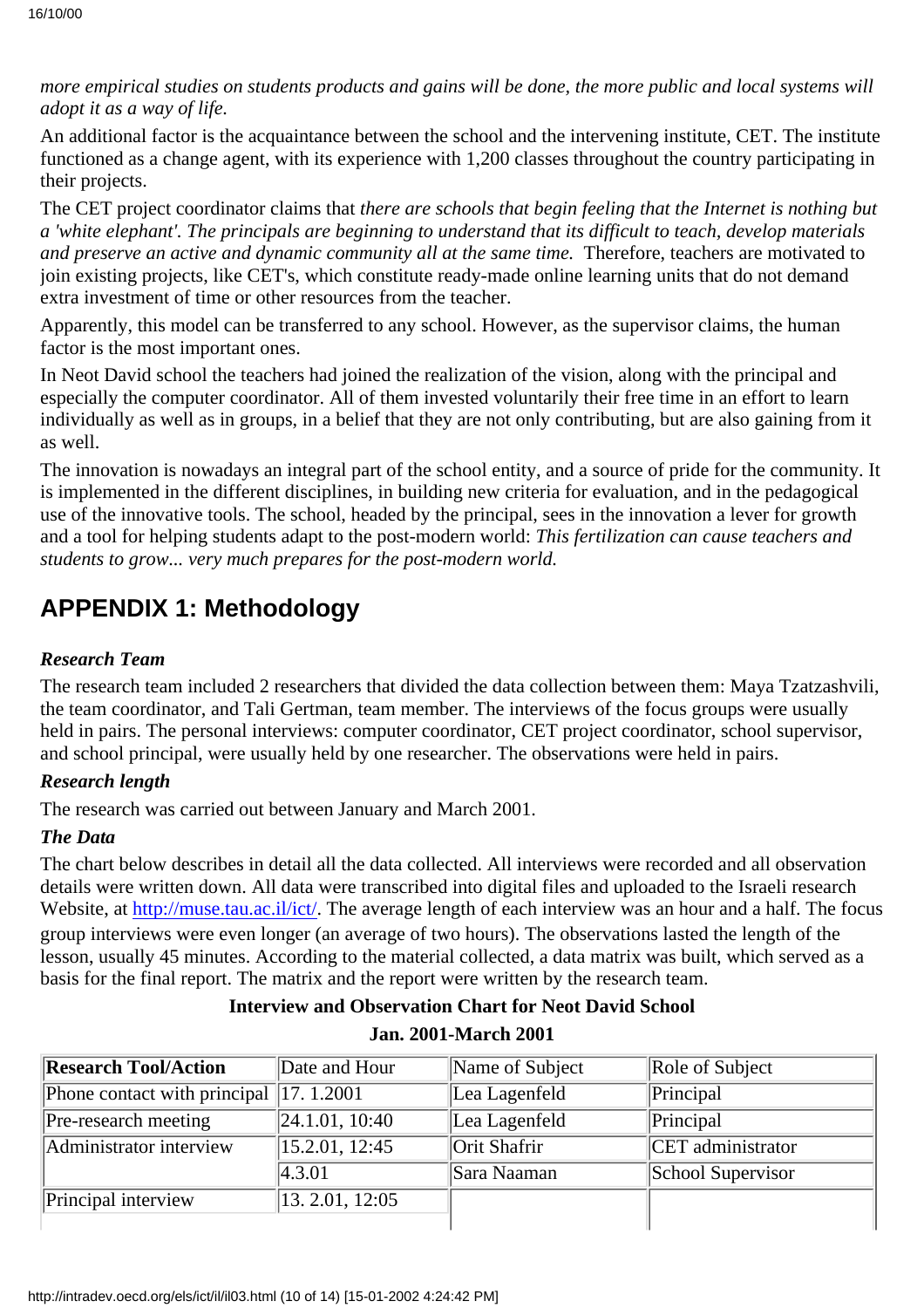| Principal questionnaire   |           | 24.1.01                                   | Lea Lagenfeld                            | Principal                              |  |
|---------------------------|-----------|-------------------------------------------|------------------------------------------|----------------------------------------|--|
| Coordinator interview     |           | 26. 2.01, 11:00                           |                                          |                                        |  |
| Coordinator questionnaire |           | $2.2.01$ sent;                            | Dorit Haimi                              | Computer coordinator                   |  |
|                           |           | 13.2.01 received                          |                                          |                                        |  |
|                           |           | 1.3.01, 10:15                             | Miriam Rottner:                          | 5 <sup>th</sup> grade teacher          |  |
| Observations              |           |                                           | Reading-Writing                          |                                        |  |
|                           | 2         | 1.3.01, 11:00                             | Malka Shteinbaum<br><b>Space Project</b> | Deputy principal + science<br>lteacher |  |
|                           | 3         | 1.3.01, 12:00                             | Rachel Zur: Mail-me                      | English teacher                        |  |
|                           |           |                                           | Project                                  |                                        |  |
| Involved teachers focus   |           |                                           | <b>Orit Karni</b>                        | 5 <sup>th</sup> grade teacher          |  |
| group interview           |           | 12.2.01, 10:00                            | Malka Gabay                              | Geography teacher                      |  |
|                           |           |                                           | Malka Shteinbaum                         | Deputy + science teacher               |  |
|                           |           |                                           | <b>Miriam Rottner</b>                    | 5 <sup>th</sup> grade teacher          |  |
|                           |           |                                           | Batya Meidani                            | 3rd grade teacher                      |  |
| Involved teachers focus   |           | 26.2.01,                                  | Batya Meidani Malka                      | 3rd grade teacher                      |  |
| group interview: part 2   |           | 10:15, 13:00                              | Shteinbaum                               | Malka Shteinbaum                       |  |
|                           |           |                                           | <b>Miriam Rottner</b>                    | 5 <sup>th</sup> grade teacher          |  |
| Uninvolved teacher        |           |                                           | Aliza                                    | Deputy principal                       |  |
| interview                 |           | 13.2.01, 11:00                            | Bilha                                    | <b>GE</b> teacher                      |  |
|                           |           |                                           | Lea                                      | <b>Communication Teacher</b>           |  |
|                           |           | Involved students focus $ 12.2.01, 12:00$ | 9 students of the $5th$ to $6th$ grades  |                                        |  |
| group interview           |           |                                           |                                          |                                        |  |
|                           |           | Parents focus group $ 13.2.01, 9:00$      | <b>Eitan Timen</b>                       |                                        |  |
|                           | interview |                                           | Yael Ashush                              |                                        |  |
| Computer skills survey    |           | 12.2.01 handed;                           |                                          | School teachers                        |  |
|                           |           | 1.3.01 returned                           |                                          |                                        |  |
| Documentation             |           | 24.1, 12.2, 1.3.01                        | Brochures, School newspapers,            |                                        |  |
|                           |           |                                           | Project web site: http://www.cet.ac.il/  |                                        |  |

### **APPENDIX 2: Teachers Computer Skills**

### **Results of ICT Skills Survey among Teacher Population**

### **For Neot David School**

#### *Methodology*

The questionnaire was handed out in the teachers room, and filled out by 18 out of 46 teachers on the school staff. Some answered immediately (10), and the remaining 8 handed it to the computer coordinator later on. The teachers who participated in the survey were classroom teachers and subject teachers, teaching 3<sup>rd</sup> to 6<sup>th</sup> grades. The results are shown in the following tables.

*Results*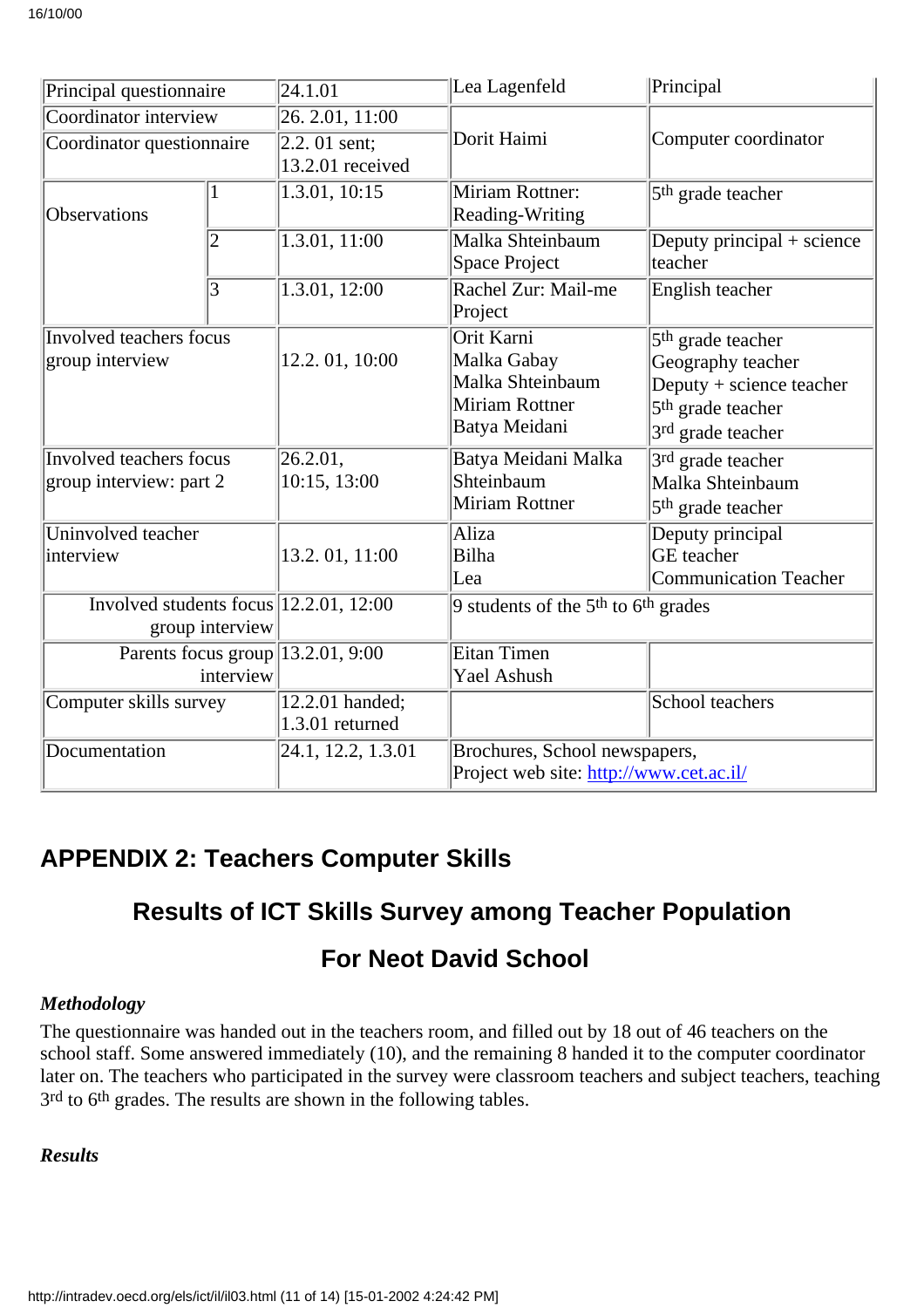|        | To what extent do you feel comfortable using ICT in performing the following tasks? |               |    |   |                |  |  |
|--------|-------------------------------------------------------------------------------------|---------------|----|---|----------------|--|--|
|        | very comfortable 2 comfortable 3 somewhat comfortable 4 - not comfortable           |               |    |   |                |  |  |
| at all |                                                                                     |               |    |   |                |  |  |
|        |                                                                                     |               |    |   |                |  |  |
|        | $1$ Writing a document                                                              | 12            |    | ◠ |                |  |  |
|        | $2$ Searching information in the Internet                                           | 6             | 10 |   |                |  |  |
|        | $3$ Forming web pages and maintenance                                               |               |    | 6 |                |  |  |
|        | $4$ Using databases                                                                 |               |    | 3 | $\overline{2}$ |  |  |
|        | $5$ Developing databases                                                            |               |    |   | $\mathfrak{H}$ |  |  |
|        | $6$ Sending/receiving e-mail                                                        | 3             |    |   |                |  |  |
|        | $7$ Writing plans on the computer                                                   | $\mathcal{D}$ | h  | ◠ | $\mathfrak{H}$ |  |  |
|        | 8 Preparing pictures, diagrams or charts                                            | 6             |    | 3 | $\Omega$       |  |  |
|        | 9 Organizing information in a presentation                                          |               |    | 4 | $\overline{2}$ |  |  |

| To what extent are the following computer skills important in your education work? |                |   |   |          |  |
|------------------------------------------------------------------------------------|----------------|---|---|----------|--|
| very important 2 important 3 somewhat important 4 - not important at all           |                |   |   |          |  |
|                                                                                    |                |   |   |          |  |
| 10 Writing a document in a word processor                                          | 12             |   |   |          |  |
| 11 Searching information in the Internet                                           | 10             |   |   |          |  |
| $12$ Forming web pages                                                             |                | 4 |   | $\theta$ |  |
| 13 Using databases                                                                 | 10             | 4 | っ |          |  |
| 14 Developing databases                                                            | $\overline{2}$ | Δ |   |          |  |
| $15$ Sending/receiving e-mail                                                      | 4              |   | 4 |          |  |
| 16 Writing plans on the computer                                                   | 6              | 4 | 4 |          |  |
| 17 Preparing pictures, diagrams or charts using                                    | 7              | 8 |   | $\Omega$ |  |
| graphic software                                                                   |                |   |   |          |  |
| 18 Organizing information in a multimedia                                          | 7              | 8 | 3 | $\theta$ |  |
| presentation                                                                       |                |   |   |          |  |

How often do your students use the following computer in assignments you handed them during the previous year?

|              | a few times a week 2 a few times a month 3 sometimes 4 - never |          |   |                |
|--------------|----------------------------------------------------------------|----------|---|----------------|
|              |                                                                |          |   | $\overline{4}$ |
| 19           | Using the Internet                                             | 8        | 8 | $\Omega$       |
| $ 20\rangle$ | Forming web pages                                              | $\Omega$ |   | 8              |
| 21           | Sending/receiving e-mail                                       |          |   | 7 <sub>h</sub> |
| $ 22\rangle$ | Using a word processor                                         |          | 8 | 2              |
| 23           | Using computer games                                           |          |   |                |
| 24           | Using electronic charts                                        | $\Omega$ |   | 7 <sub>h</sub> |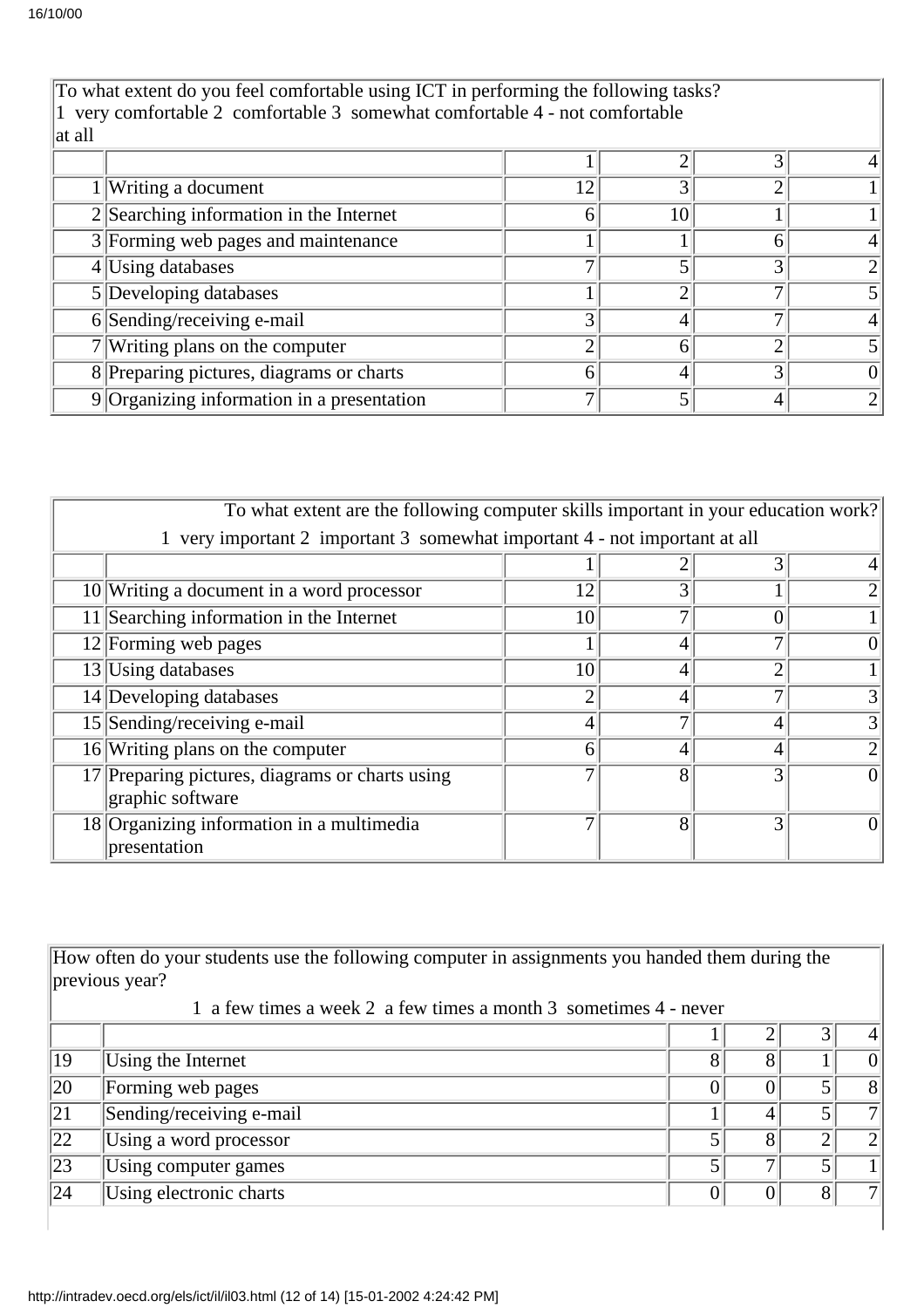| 25 | Using graphic software                                              |  | $\overline{4}$ |
|----|---------------------------------------------------------------------|--|----------------|
|    | $26$ Joining a virtual forum or virtual discussions on the Internet |  |                |
|    | $27$ Using software for a multimedia presentation of information    |  |                |
|    | 28 Using drill and practice software (including simulations)        |  |                |
|    | 29 Other computer uses (please specify)                             |  |                |

|    |                                                                                | $\Delta$ | $\sim$ | 'Weak |
|----|--------------------------------------------------------------------------------|----------|--------|-------|
| 30 | $\cdots$<br>$\sim$<br>puters.<br>VOU.<br>11ne<br>10W<br>N P.I<br>101116<br>vou |          |        |       |

|             | Answer the following questions relating to your prior experience or to ICT implementation in |    |    |  |  |  |
|-------------|----------------------------------------------------------------------------------------------|----|----|--|--|--|
|             | teaching learning during the past year.                                                      |    |    |  |  |  |
|             | Yes<br>No                                                                                    |    |    |  |  |  |
| 31          | Had there been assessment of computer usage among students?                                  |    |    |  |  |  |
| $\sqrt{32}$ | Can you create or alter a web site with one of the classes you teach?                        |    | 15 |  |  |  |
| $\sqrt{33}$ | Do you participate in a virtual course on the internet as a student or tutor?                | 12 | h  |  |  |  |
| $\sqrt{34}$ | Do you involve your students in collaborative learning on the Internet with                  | 18 |    |  |  |  |
|             | students from other classes in other places?                                                 |    |    |  |  |  |

|    |                                                                                                         | All of it | A large | A small | A minor |
|----|---------------------------------------------------------------------------------------------------------|-----------|---------|---------|---------|
|    |                                                                                                         |           | part    | part    | part    |
| 35 | What part of computer usage during the lesson is $\parallel$ 1<br>aimed directly at the lesson content? |           |         |         |         |
| 36 | What part of the computer-related assignments is $ 1 $<br>for individual usage?                         |           |         |         |         |

|                                                   | No          | Some        | Distinct sites |
|---------------------------------------------------|-------------|-------------|----------------|
|                                                   | limitations | limitations | only           |
| 37 Do you assign your students to search the web? |             |             |                |
| What is the degree of freedom you allow your      |             |             |                |
| students while doing so?                          |             |             |                |

|                                    | A few   |         | A few   Once in a | Never I don t own a |
|------------------------------------|---------|---------|-------------------|---------------------|
|                                    | times a | times a | while             | commuter            |
|                                    | week    | month   |                   |                     |
| 38 Do you own a personal computer? |         |         |                   |                     |
| How often do you use it for your   |         |         |                   |                     |
| work?                              |         |         |                   |                     |

|                                                              | Yes | Nο |
|--------------------------------------------------------------|-----|----|
| 39 Do you use technology to collaborate with other teachers? |     |    |
| (professional chat rooms, forums etc.)                       |     |    |